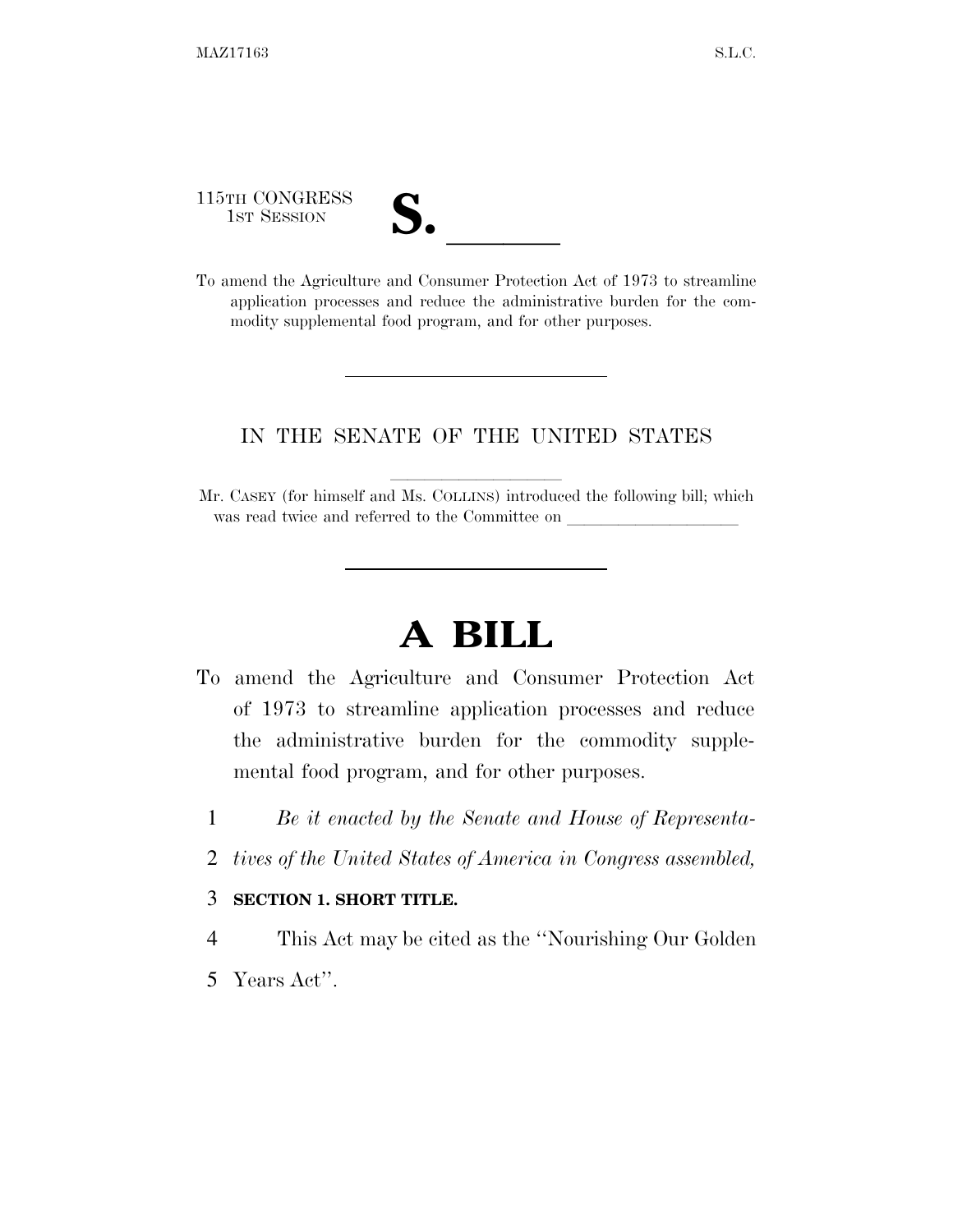| $\mathbf{1}$   | SEC. 2. COMMODITY SUPPLEMENTAL FOOD PROGRAM CER-       |
|----------------|--------------------------------------------------------|
| $\overline{2}$ | TIFICATION.                                            |
| 3              | Section $5(g)$ of the Agriculture and Consumer Protec- |
| $\overline{4}$ | tion Act of 1973 (7 U.S.C. $612c$ note) is amended—    |
| 5              | (1) by striking "Except" and inserting the fol-        |
| 6              | lowing:                                                |
| 7              | "(1) IN GENERAL.—Except"; and                          |
| 8              | $(2)$ by adding at the end the following:              |
| 9              | $``(2)$ CERTIFICATION.—                                |
| 10             | "(A) DEFINITION OF CERTIFICATION PE-                   |
| 11             | RIOD.—In this paragraph, the term 'certifi-            |
| 12             | cation period' means the period that a partici-        |
| 13             | pant in the commodity supplemental food pro-           |
| 14             | gram may continue to receive benefits under            |
| 15             | that program without a formal review of the eli-       |
| 16             | gibility of the participant.                           |
| 17             | "(B) MINIMUM CERTIFICATION PERIOD.-                    |
| 18             | Subject to subparagraph $(C)$ , a State shall es-      |
| 19             | tablish a certification period of not less than 1      |
| 20             | year.                                                  |
| 21             | "(C) EXTENSIONS.—On the request of a                   |
| 22             | State, the Secretary shall approve a State cer-        |
| 23             | tification period of more than 1 year on the           |
| 24             | condition that, on an annual basis, the local          |
| 25             | agency in the State administering the com-             |
| 26             | modity supplemental food program—                      |